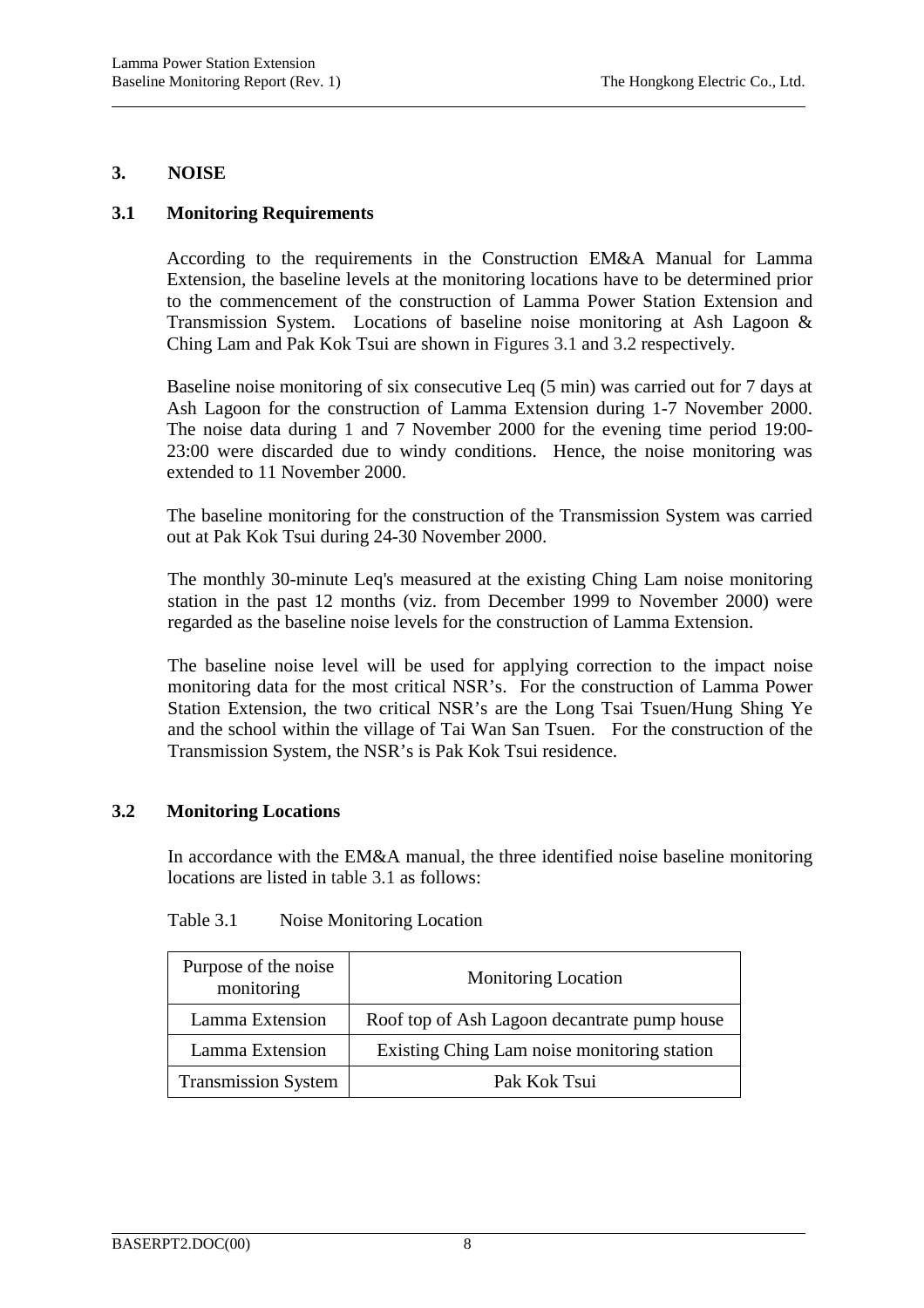#### **3.3 Monitoring Parameters, Frequency and Duration**

The A-weighted Leq levels were recorded at 5-minute intervals at Ash Lagoon and Pak Kok Tsui while A-weighted Leq levels of 30-minute intervals were recorded in the existing noise monitoring station at Ching Lam.

The frequencies and parameters of baseline noise monitoring were presented in table 3.2 as follows:

Table 3.2 Baseline Noise Monitoring Parameter and Frequency

a. Ash Lagoon and Pak Kok Tsui

| Time Period                                                                         | Duration                          | Parameter |
|-------------------------------------------------------------------------------------|-----------------------------------|-----------|
| Daytime:<br>0700-1900 hrs on normal weekdays                                        |                                   |           |
| Evening-time:<br>0700-2300 hrs on holidays; and 1900-<br>2300 hrs on all other days | Six consecutive<br>$L_{eq}(5min)$ | $L_{eq}$  |
| Night-time:<br>2300-0700 hrs of the next day                                        |                                   |           |

# b. Ching Lam

| Time Period                                  | Duration                       | Parameter |  |
|----------------------------------------------|--------------------------------|-----------|--|
| Daytime: 0700-1900 hrs                       |                                |           |  |
| Evening-time: 1900-2300 hrs                  | Continuous $L_{eq}$<br>(30min) | $-ec$     |  |
| Night-time: 2300-0700 hrs of the next<br>day |                                |           |  |

Noise measurements have been made in accordance with standard acoustical principles and practices in relation to weather conditions. A wind speed sensor has been installed at Station Building Rooftop of Lamma Power Station. The wind speed signal recorded by computer was used to determine whether the data from Ash Lagoon were affected. The noise data were discarded when the hourly average wind speed exceeded 5 m/s.

The wind speed at Pak Kok Tsui throughout the period of baseline monitoring was measured. The noise data were discarded when the wind speed exceeded 5 m/s.

For the existing noise monitoring station at Ching Lam, the computer has been programmed to automatically discard the noise data in case the instantaneous wind speed measured at the Station Building Rooftop exceeded 10 m/s.

l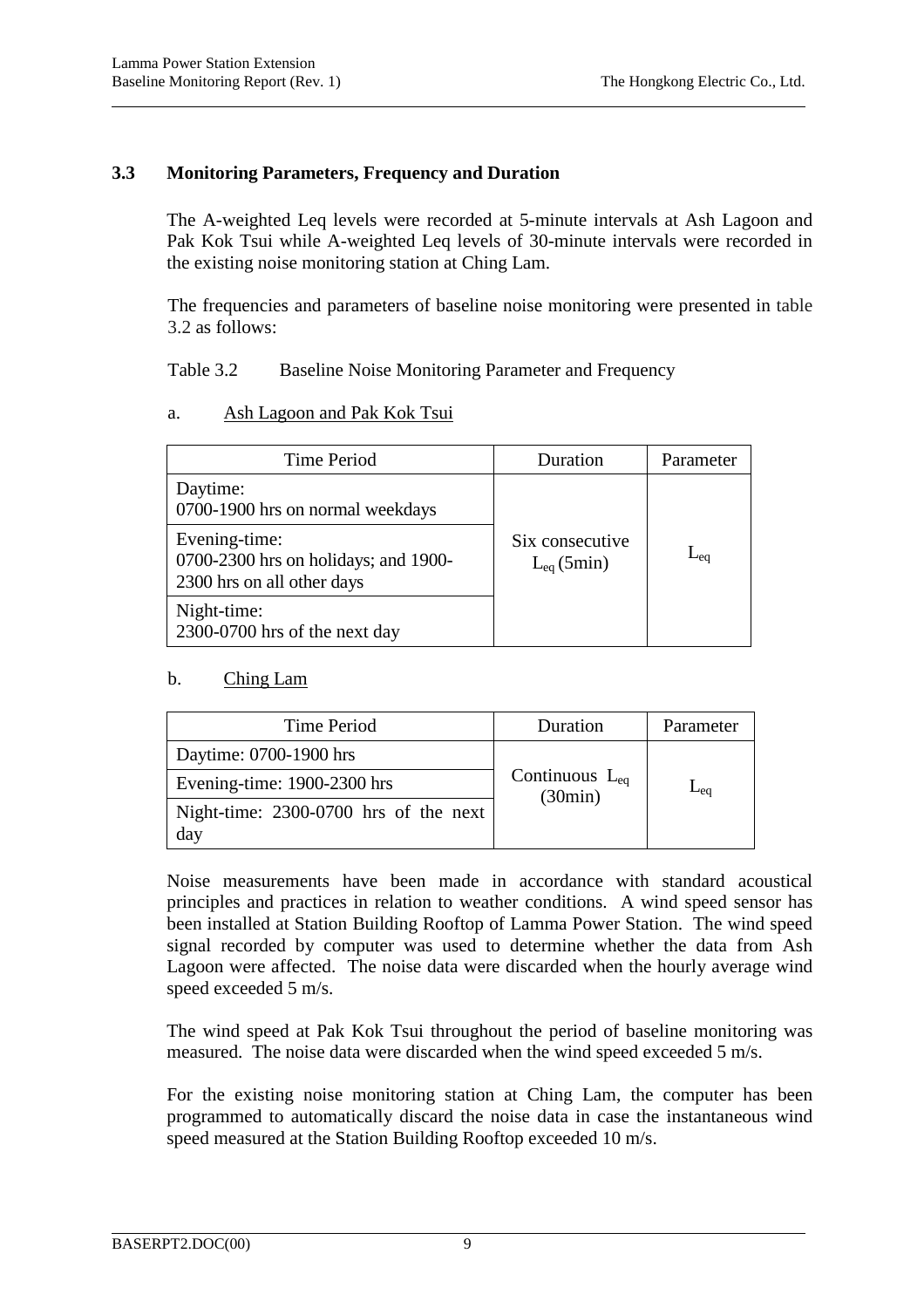# **3.4 Monitoring Equipment**

The sound level meters used for baseline noise monitoring comply with International Electrotechnical Commission Publications 651:1979 (Type 1) and 804:1985 (Type 1). The noise monitoring equipment used is shown in Table 3.3.

| Equipment                       | Model                                                                                                                                          |
|---------------------------------|------------------------------------------------------------------------------------------------------------------------------------------------|
|                                 | Sound level meter   Onosokki LA-5110 (at Ash Lagoon and Pak Kok Tsui)<br>Cirrus CR:271 (at the existing Ching Lam noise monitoring<br>station) |
| Calibrator<br>(IEC 942 Class 1) | Cirrus CRL512/Norsonic 1251                                                                                                                    |

#### **3.5 Monitoring Procedures**

Noise monitoring was conducted in accordance with the methodology specified in the EM&A Manual. Detailed procedures can be referred to the EM&A Manual.

#### **3.6 Results & Observations**

#### *Results*

Baseline noise monitoring was conducted. The baseline noise monitoring data at Ash Lagoon & Pak Kok Tsui and Ching Lam are detailed in Annexes C, D & E respectively. The graphical presentations of monitoring data measured at the three monitoring locations are also shown in Annexes F, G and H respectively. Weather conditions at the monitoring locations during the baseline monitoring period are presented in Annex I.

The baseline noise monitoring results are summarized in the Table 3.4 and 3.5.

Table 3.4 Summaries of Noise Monitoring Results at Ash Lagoon and Pak Kok Tsui

|              | Average 5-min Leq Noise Level $(dB(A))$<br>(Range)  |                                                                                           |                                              |  |
|--------------|-----------------------------------------------------|-------------------------------------------------------------------------------------------|----------------------------------------------|--|
| Location     | Daytime<br>07:00-19:00 hrs<br>on normal<br>weekdays | Evening-time<br>$07:00-23:00$ hrs on holidays<br>and 19:00-23:00 hrs on all<br>other days | Night-time<br>23:00-07:00 hrs of<br>next day |  |
| Ash Lagoon   | 61.8                                                | 56.9                                                                                      | 56.3                                         |  |
|              | $(53.4 - 71.7)$                                     | $(52.8 - 64.6)$                                                                           | $(53.4 - 64.5)$                              |  |
| Pak Kok Tsui | 54.9                                                | 53.0                                                                                      | 52.4                                         |  |
|              | $(46.8 - 63.9)$                                     | $(44.0 - 62.4)$                                                                           | $(45.3 - 61.9)$                              |  |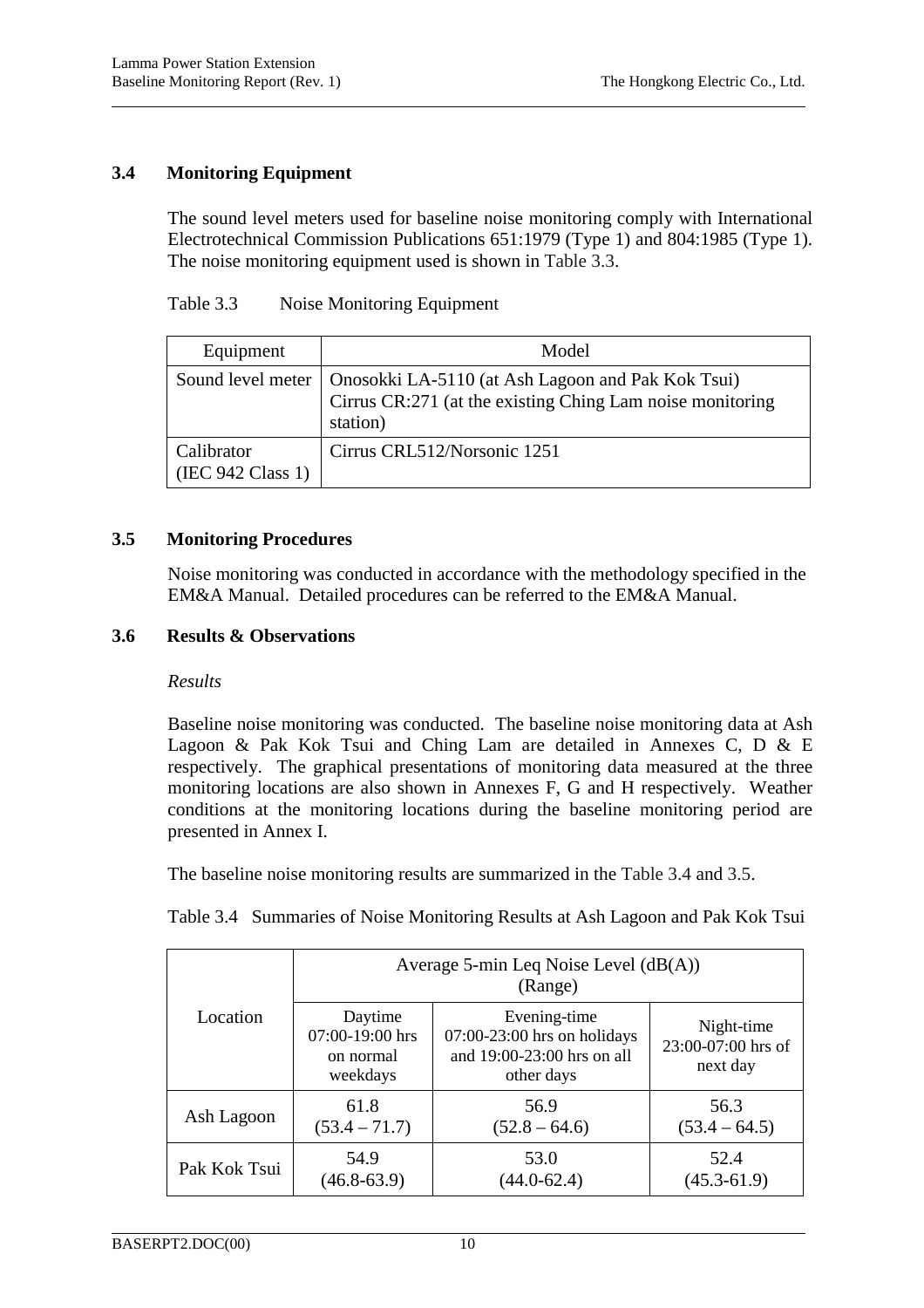|                  | Monthly Average 30-min Leq Noise Level $(dB(A))$ |             |                         |  |
|------------------|--------------------------------------------------|-------------|-------------------------|--|
| Month            | 07:00-19:00                                      | 19:00-23:00 | 23:00-07:00 of next day |  |
| December 1999    | 59.0                                             | 57.3        | 56.9                    |  |
| January 2000     | 58.0                                             | 56.8        | 56.4                    |  |
| February 2000    | 58.2                                             | 57.0        | 56.9                    |  |
| March 2000       | 59.0                                             | 57.6        | 56.8                    |  |
| April 2000       | 57.3                                             | 56.0        | 56.0                    |  |
| <b>May 2000</b>  | 59.3                                             | 57.8        | 57.5                    |  |
| June 2000        | 58.3                                             | 57.4        | 56.6                    |  |
| <b>July 2000</b> | 58.1                                             | 57.4        | 56.4                    |  |
| August 2000      | 57.7                                             | 57.5        | 56.5                    |  |
| September 2000   | 57.0                                             | 57.1        | 56.4                    |  |
| October 2000     | 56.0                                             | 55.3        | 54.9                    |  |
| November 2000    | 55.8                                             | 55.1        | 55.0                    |  |

# Table 3.5 Summaries of Monthly Noise Data at the Existing Ching Lam Noise Monitoring Station

The baseline noise levels at Ash Lagoon, Pak Kok Tsui and Ching Lam will be used for applying correction to the corresponding impact noise monitoring data in daytime of normal weekdays of 30-min Leq and in other time periods of 5-min Leq.

# *Observations*

The ET members identified no major activities which might have affected the baseline monitoring.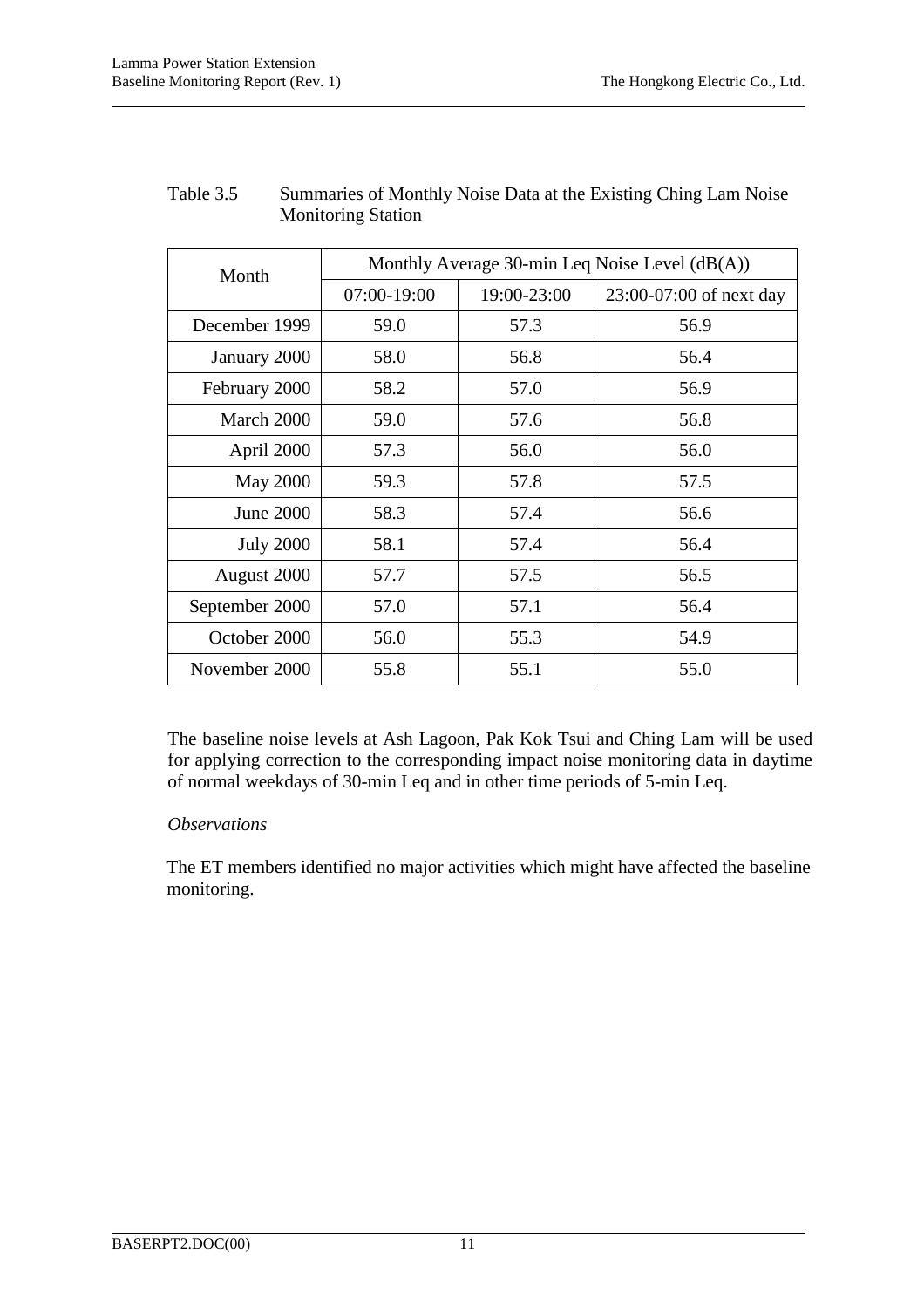## **3.7 Monitoring Frequency, Action and Limit Levels**

The monitoring frequency, Action and Limit Levels (AL Levels) were established in accordance with the EM&A Manual. Table 3.6 presents the AL levels for Table 3.6 presents the AL levels for construction noise.

| Table 3.6 | Monitoring Frequency and Action & Limit Levels of Construction |
|-----------|----------------------------------------------------------------|
|           | Noise (Other than Percussive Piling)                           |

| Parameters                                                                                                                                                                                   | Frequency                                                                    | Action                                                          | Limit                                                                                                                                                                                                                                                     |
|----------------------------------------------------------------------------------------------------------------------------------------------------------------------------------------------|------------------------------------------------------------------------------|-----------------------------------------------------------------|-----------------------------------------------------------------------------------------------------------------------------------------------------------------------------------------------------------------------------------------------------------|
| 1. Noise Levels at<br>the NSRs at Long<br>Tsai Tsuen/Hung<br>Shing Ye and<br>school within the<br>village of Tai<br>Wan San Tsuen<br>predicted by the<br>noise alarm<br>monitoring<br>system | Continuous                                                                   | When one or<br>more<br>documented<br>complaints<br>are received | a. 75 dB(A) in $L_{Aeq,30 \text{ min}}$<br>$(07:00-19:00$ hrs on<br>normal weekdays)<br>(Note 2)<br>b. subject to statutory<br>control under the<br>Noise Control<br>Ordinance (07:00-<br>23:00 hrs on holidays;<br>19:00-23:00 hrs on all<br>other days) |
| 2. Manual noise<br>monitoring at the<br>nearest Pak Kok<br>Tsui residences<br>to cable landing<br>points N4 and N5<br>(Note 1)<br>Note:                                                      | Twice per<br>week (period<br>a); once per<br>week<br>$(\text{periods } b-c)$ |                                                                 | c. subject to statutory<br>control under the<br>Noise Control<br>Ordinance (23:00-<br>07:00 hrs of next day)                                                                                                                                              |

1. One set of measurements shall include one  $L_{Aeq,30 \text{ min}}$  for period a or three consecutive  $L_{Aeq,5 \text{ min}}$ , for periods b and c.

2. For educational institution, the limit level shall be 70 dB(A), reduced to 65 dB(A) during examination periods.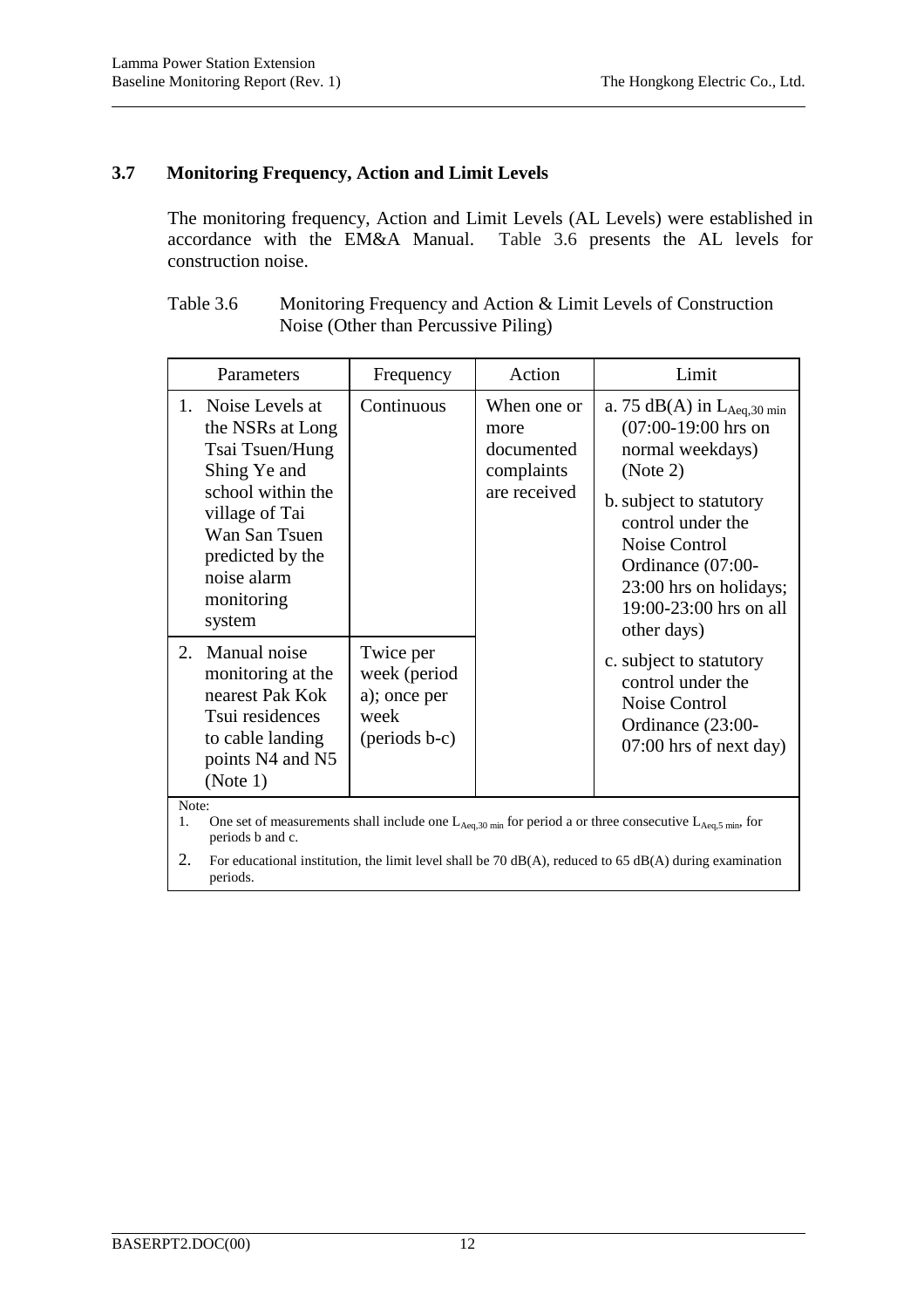